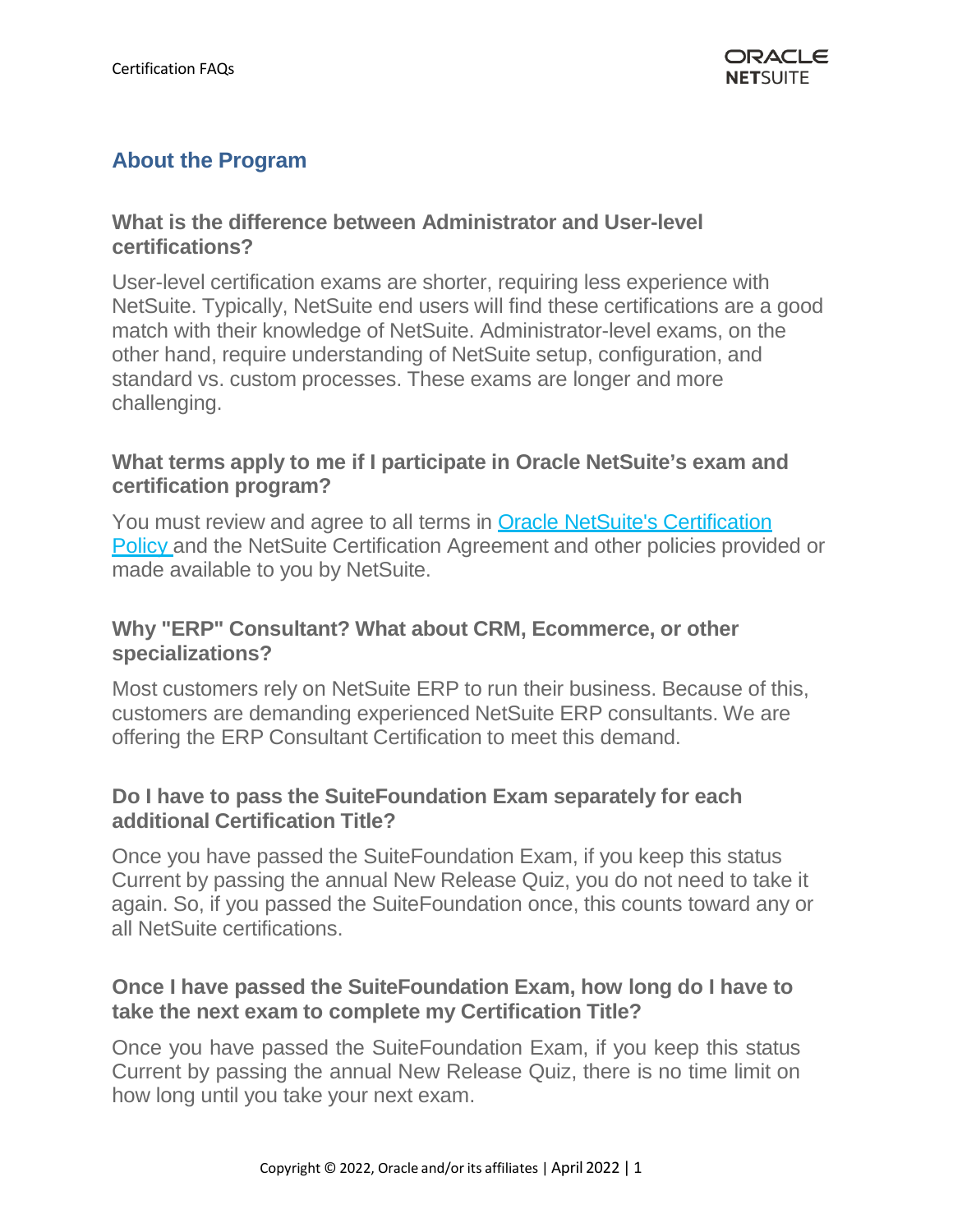# **About the Exam**

#### **Where can I take the certification exam? Do I have to go to a testing center?**

You sign up with the third-party vendor Kryterion, who administers and proctors the computerized exams. There will be 2 ways to take the exams:

- **EXECT:** Testing center: Search for locations using this link: [http://www.kryteriononline.com/Locate-](http://www.kryteriononline.com/Locate-Test-Center)[Test-Center](http://www.kryteriononline.com/Locate-Test-Center)
- Online proctored exam—installation of software is required ahead of time. Internal (embedded) laptop camera is permitted. More details are available here: [http://kryteriononline.com/delivery-options/online](http://kryteriononline.com/delivery-options/online-proctoring/)[proctoring/](http://kryteriononline.com/delivery-options/online-proctoring/)

#### **When can I sign up for the tests? I want to be certified!**

You can register for an exam using this link[:www.webassessor.com/netsuite](http://www.webassessor.com/netsuite)

#### **How much does an exam cost?**

Exams vary in cost depending on level. See each exam for details.

If you fail to pass an exam, you receive a discount coupon to retake it after 15 days. No discount is available for the Financial user and SuiteAnalytics User exams.

#### **What format will the questions take?**

The questions are all multiple-choice or matching.

#### **In what languages are the NetSuite Certification Exams available?**

The NetSuite Certification Exams are in English only. Non-native [English](mailto:nsgbu-certification_ww@oracle.com) speakers may request additional time by emailing [nsgbu](mailto:nsgbu-certification_ww@oracle.com)[certification\\_ww@oracle.com.](mailto:nsgbu-certification_ww@oracle.com) Please allow two weeks for your request to completed.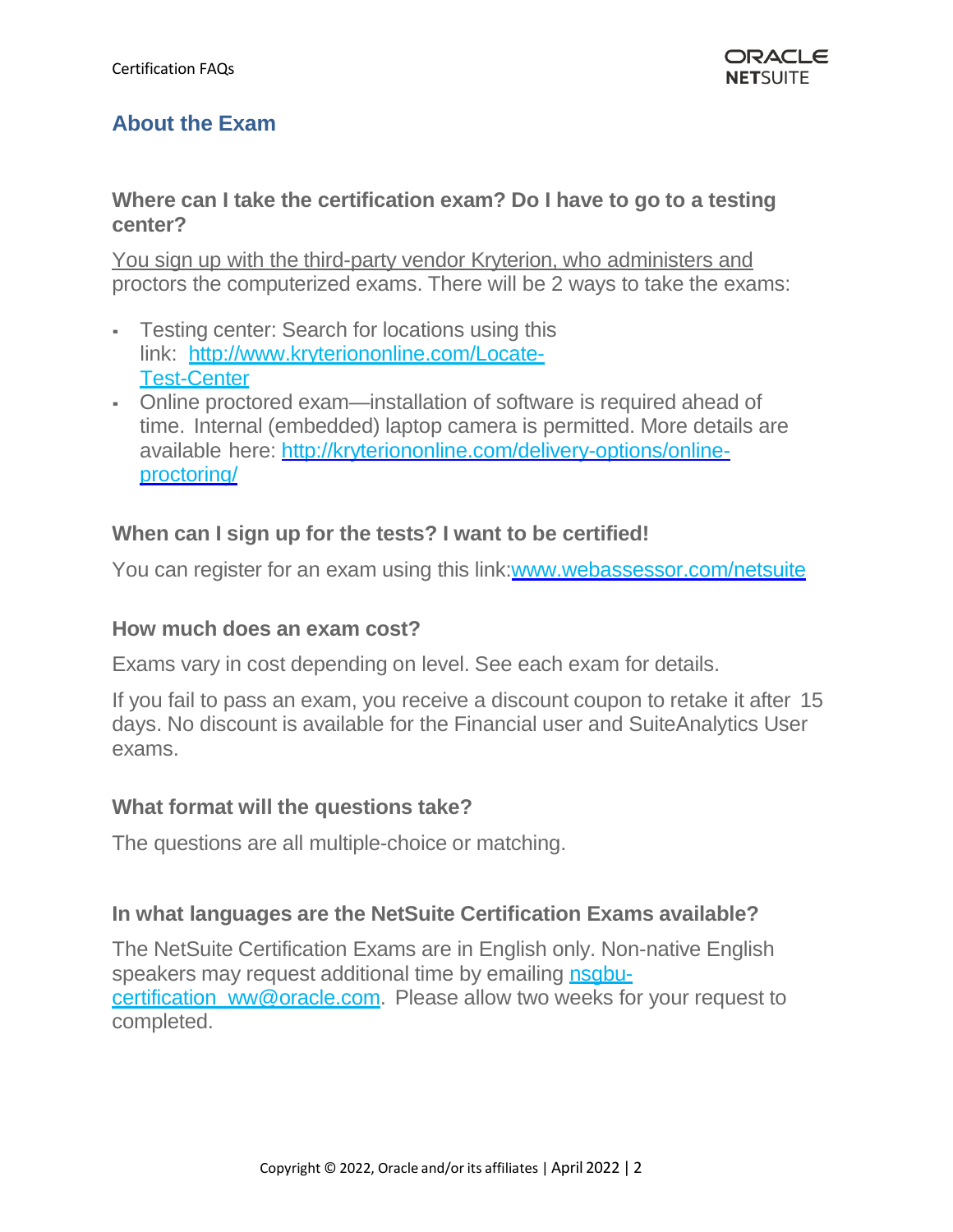### **Will I have access to a demo account while I am taking the test? Can I use SuiteAnswers?**

The computer screens are locked during the exam, so there is no access to any materials or online sources for information. Scratch paper and calculators are not allowed.

### **I have dyslexia, I am not a native English speaker, I have Test Anxiety, or otherwise need assistance. Can you provide special accommodations for the exam?**

If you need a special accommodation in testing, please contact [nsgbu](mailto:certification@netsuite.com)certification ww@oracle.com 60 days in advance of your desired testing date.

## **Will I know right away if I passed or failed?**

Yes, test results will be available immediately.

## **What score do I need to get to pass?**

The required passing score is confidential.

## **If I fail, how soon can I retake the test?**

A 15-day waiting period between re-tests is required.

### **If I fail, will you tell me what areas I should study?**

You will be notified of sections where you scored less than 50% correct. It is possible to score above 50% on all sections and still be below the passing score.

### **How long are the exams?**

Duration of each exam, and number of questions, are listed in the study guide for each exam.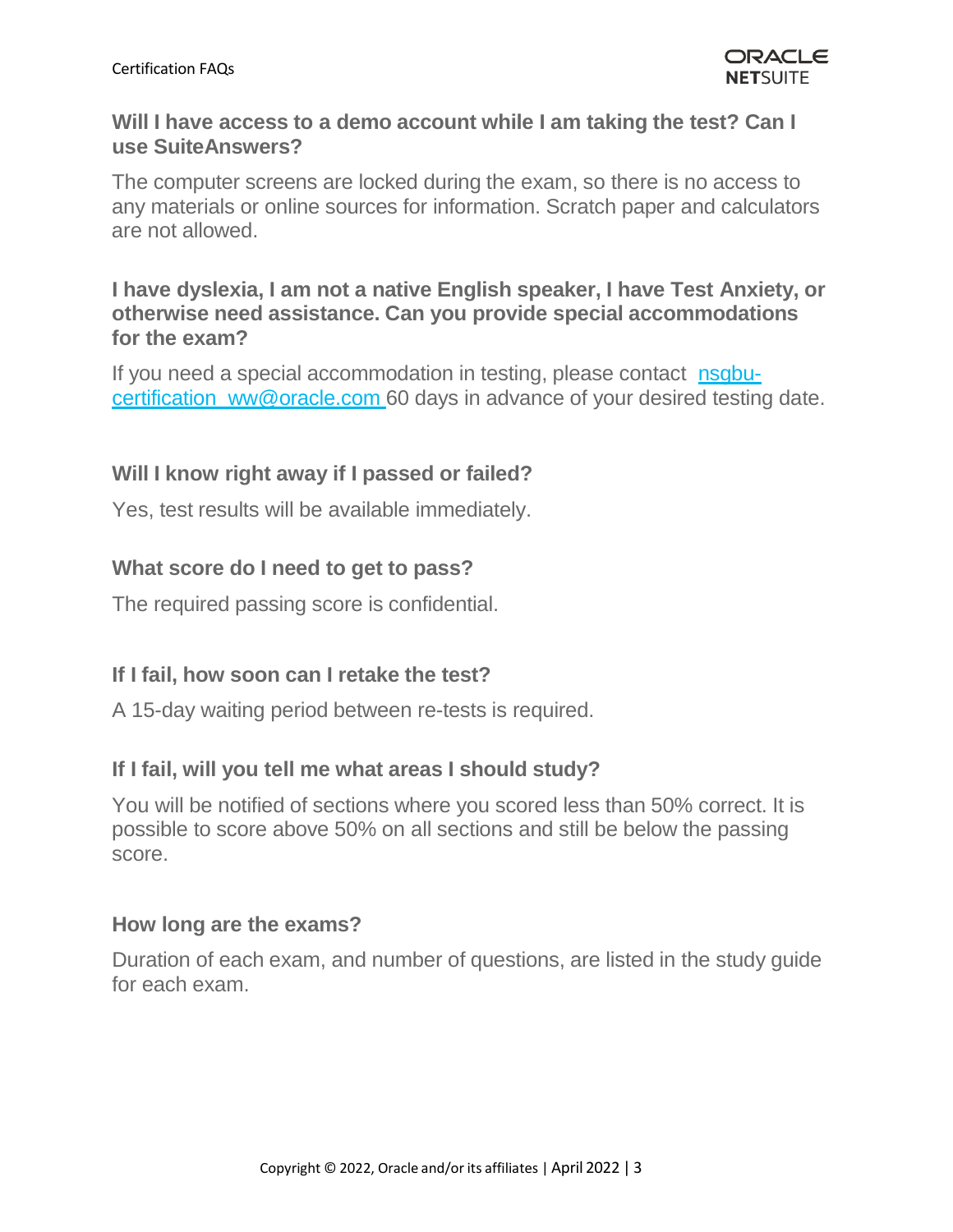#### **How can we reschedule in less than 72 hours before the exam?**

The 72-hour advance notice required to reschedule exams at a test center (or 24-hour advance notice for online-proctored exam) is not controlled by NetSuite. This is a policy of our testing vendor and is part of their contract with the testing centers. We have no ability to reschedule the exam within that 72-hour window (or 24-hour window for online exams), nor can we waive your testing fees.

#### **What version are the exams written on?**

As a cloud company, NetSuite Certification exams are updated to match the current version of the NetSuite product. However, we roll out our new release in phases, and some customers may be on the leading (new) release, while other customers are on the lagging (old) release, for a period. Click this [link](https://nlcorp.app.netsuite.com/core/media/media.nl?id=99488216&c=NLCORP&h=V40txDP6YDAhmKpHynJ1uUg6-L-U3evM644aybF7G5Qcnb3n&_xt=.pdf) for a table that identifies to which NetSuite version the exams have been updated.

## **About Preparing for the Exam**

### **Where can I find Study Guides for the exams?**

The Study Guides are available under the Exam descriptions above, and under the Study Guides section.

### **Will there be required training before I can take the certification exams?**

Recommended training is identified in the exam descriptions and study guides found on the certification webpage tabs.

### **How does Oracle NetSuite verify the work experience for each exam?**

Oracle NetSuite does not require nor verify the recommended work experience for exam candidates. These are recommendations only.

### **If I take the training, will I be guaranteed to pass the exams?**

Completing NetSuite training does not guarantee that you will pass the exams; however, formal training will help you prepare for the exam and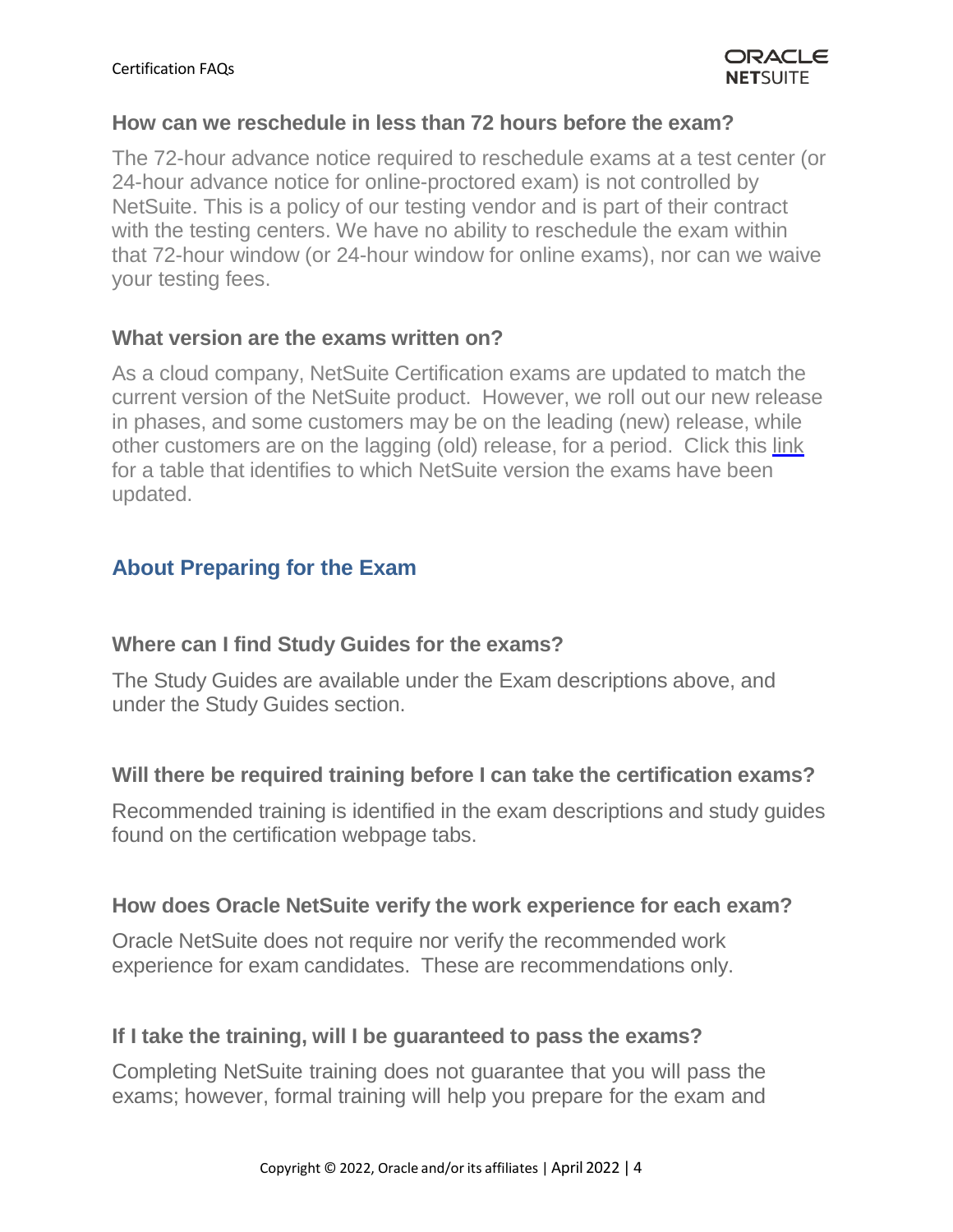#### Certification FAQs

ensure that you have core NetSuite knowledge.

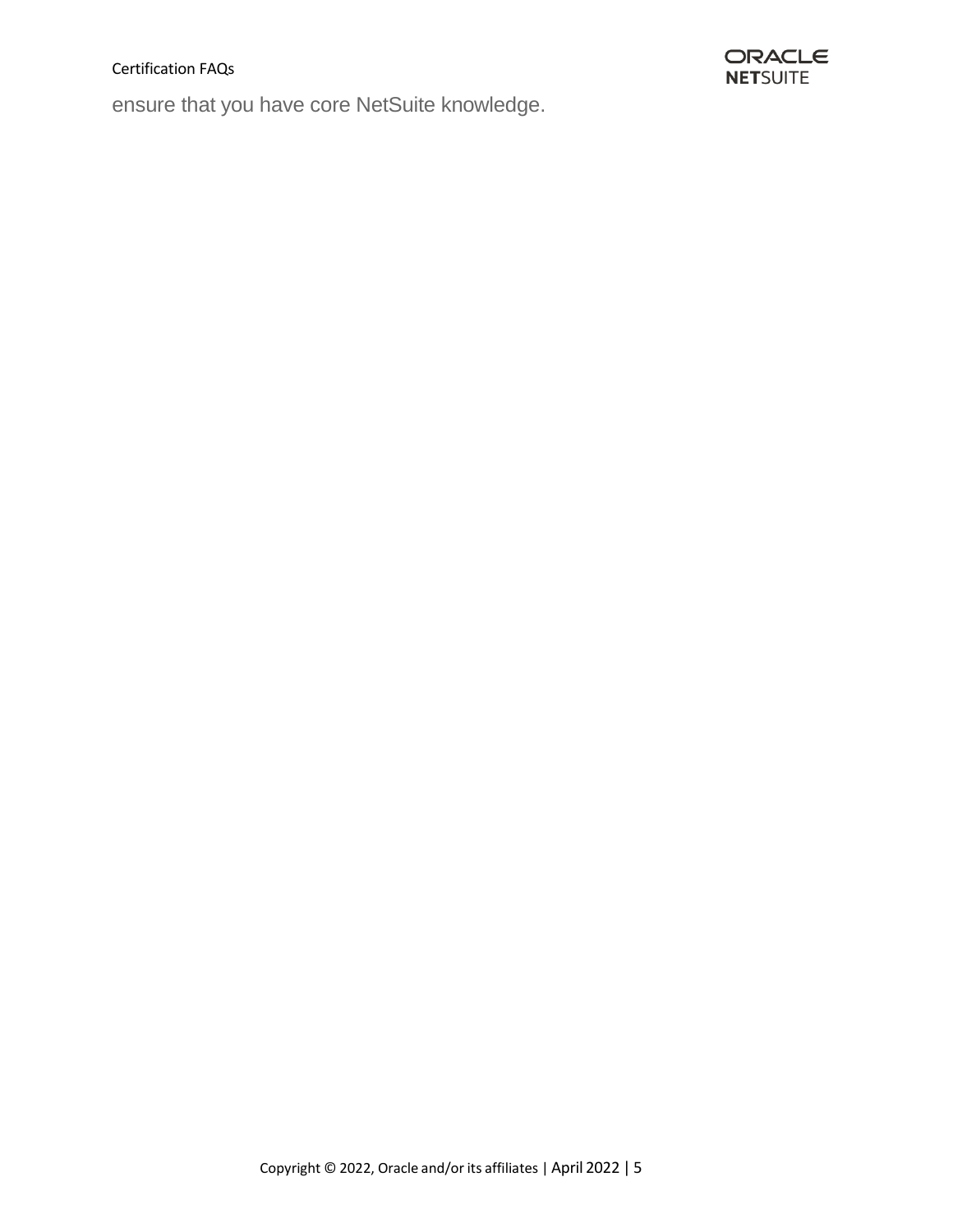#### **Where can I find sample tests?**

Please see Sample Test section above. Future versions will be posted as they become available.

#### **I want to do the testing online. What setup do I need?**

The most important requirement is to click on the correct Exam when registering. Click "**Online**" for the online proctor service (also called "Secure Wrapper Proctored").

You may use your internal (embedded) camera in your laptop computer, but you will have to install software ahead of the exam date. More details are available at this [link:](https://kryterion.force.com/support/s/article/Launching-your-Online-exam?language=en_US)

## **Test-Taker Support**

#### **How do I prepare for an Online Proctored Exam?**

- A. **Prepare your computer one week in advance** of your exam appointment.
- B. Click [here](https://kryterion.force.com/support/s/article/Launching-your-Online-exam?language=en_US) to review the instructions and webcam requirements.

**Please Note:** NetSuite, as the Test Sponsor, allows the use of an embedded camera.

### **How do I launch my online exam?**

- To launch the assessment(s), log into your Test Taker home page at <http://www.webassessor.com/netsuite> using the login and [password](mailto:donotreply@kryteriononline.com) you received in your confirmation email from [donotreply@kryteriononline.com.](mailto:donotreply@kryteriononline.com)
- Click on the launch button to the right of the name of your assessment to begin.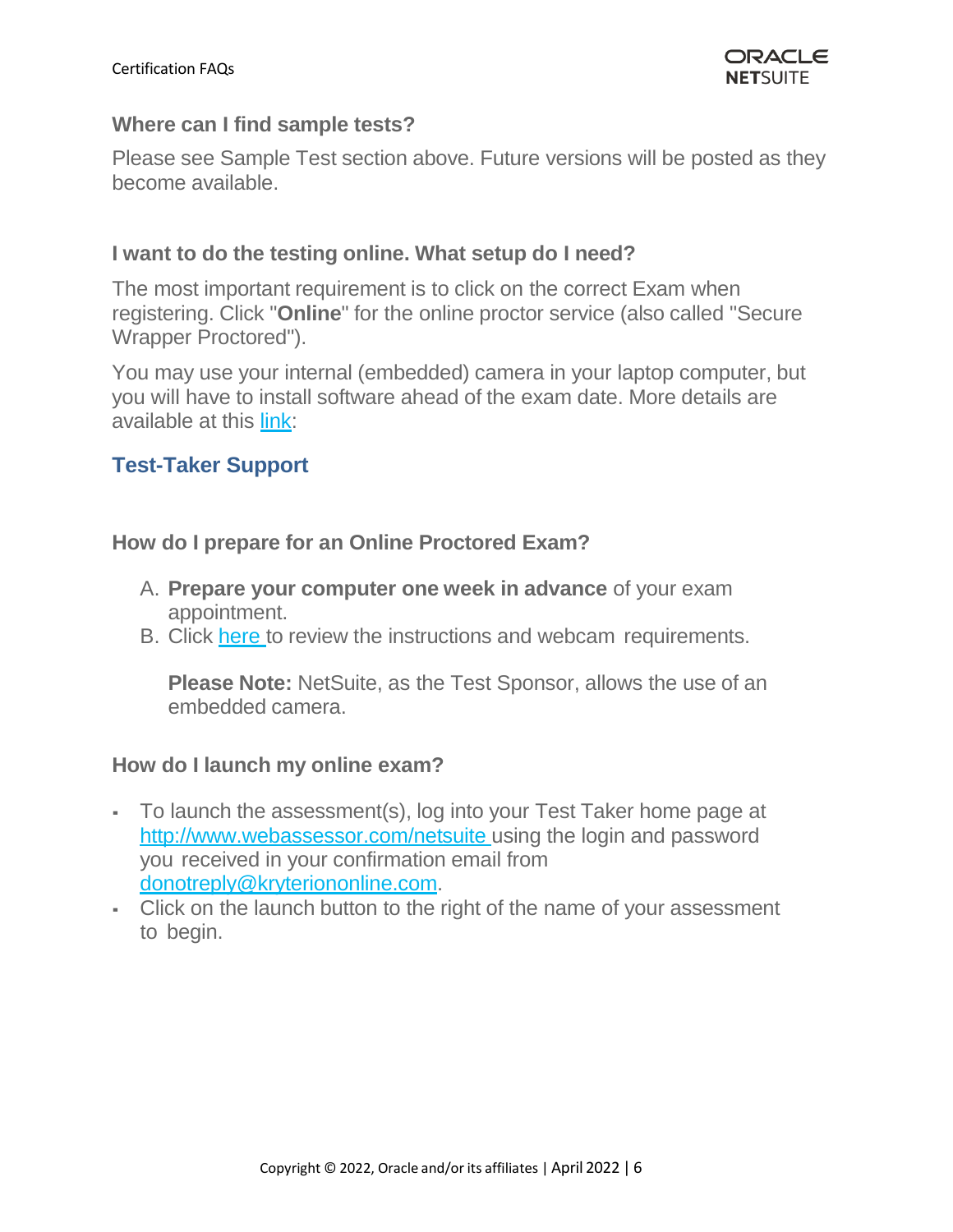### **I am having trouble with the Online Proctored Exam!**

- If you are having technical issues while taking a certification exam and need immediate assistance, please contact Kryterion Support at this link: [https://kryterion.force.com/support/s/contactsupport?language=en\\_US](https://kryterion.force.com/support/s/contactsupport?language=en_US)
- If you are having trouble with the installation of Kryterion required software, biometric enrollment, and/or the test launch process including biometric authentication and camera placement (NetSuite DOES allow your laptop camera), please contact the Kryterion Technical Support via chat or webform (the above link).
- Kryterion Technical Support is available 24 hours a day, 7 days a week, 365 days a year (with the exception of US Federal Holidays). If you are having difficulties with a Test Center, please contact the KTN Support Team Monday through Friday from 7:00 AM to 4:00 PM (Phoenix Time Zone) via chat or webform.

## **How do I find the ONSITE Kryterion Test Center?**

If you are having difficulties finding one of our Kryterion Testing Network (KTN) centers within a 100-mile radius, and/or a KTN center with available dates and times, please contact Kryterion Support at this link: [https://kryterion.force.com/support/s/contactsupport?language=en\\_US.](https://kryterion.force.com/support/s/contactsupport?language=en_US)

## **How do I report problems with the Test Center?**

▪ If you feel you were not proctored properly, or if you observe any inappropriate behavior from the KTN center staff, please protect the integrity of your testing experience. Contact: [https://kryterion.force.com/support/s/contactsupport?language=en\\_US](https://kryterion.force.com/support/s/contactsupport?language=en_US)

## **After the Exam**

### **Once I pass the exam, how long to confirm my certification?**

Be sure to email us at nsgbu-certification ww.oracle.com to speed up the response time. Allow approximately two weeks to receive confirmation of certification and related benefits.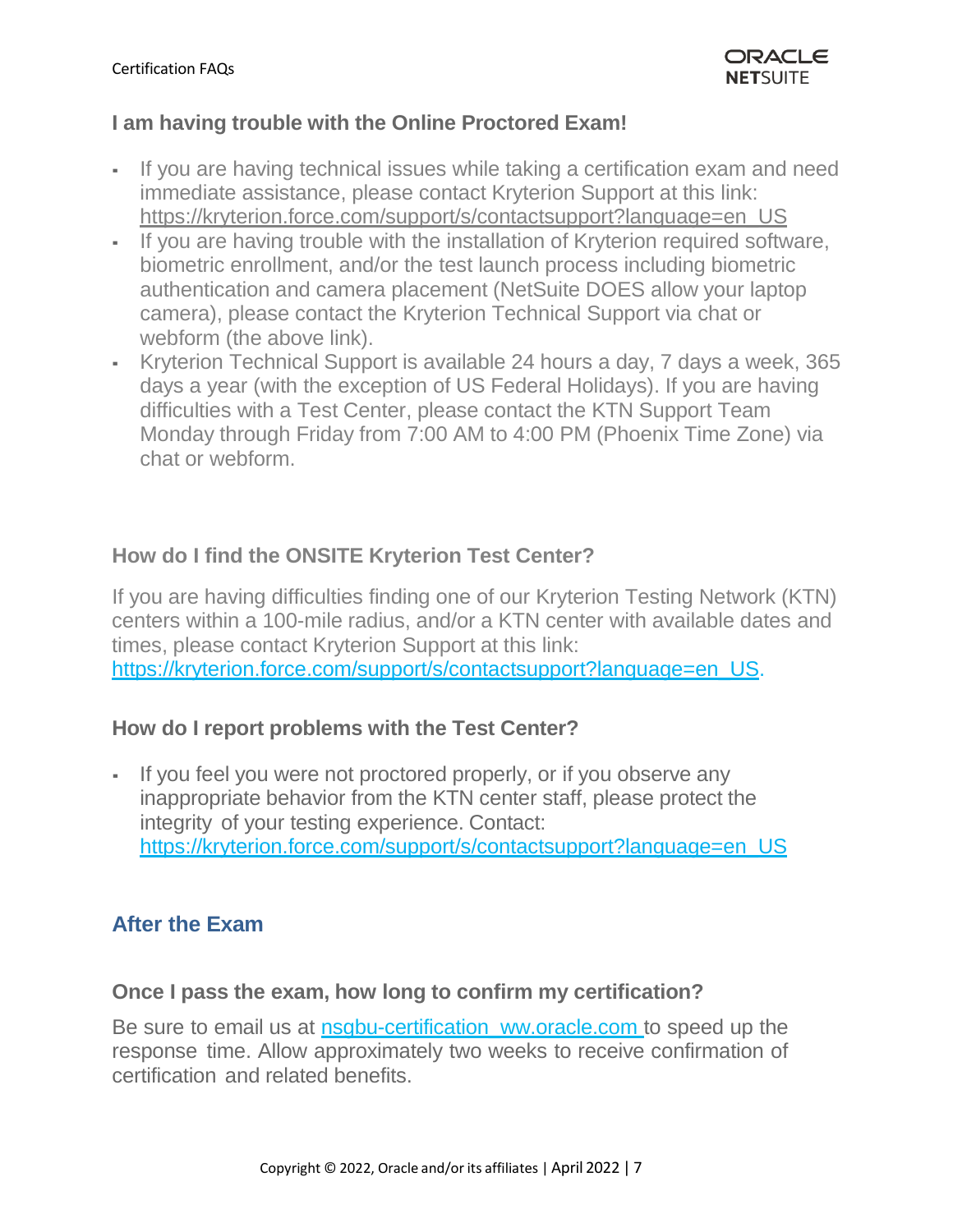### **How will someone be able to verify my Certification Status?**

- **-** Anyone can use the NetSuite Certification Status [Search Tool \(](https://forms.netsuite.com/app/site/hosting/scriptlet.nl?script=1142&amp%3Bdeploy=1&amp%3Bcompid=NLCORP&amp%3Bh=6abf91dbd1d6a750b29a&amp%3Bvid=GytJpOBHApWHz0Px&amp%3Bchrole=17&amp%3Bck=HP34ZuBHAoyHz9ws&amp%3Bcktime=158153&amp%3Bpromocode&amp%3Bpromocodeaction=overwrite)see button above).
- If you pass the exam and your status is current, you can use the NetSuite Certification logo and other designations under the terms NetSuite provides. You as an individual (not your employer or organization) have the option to place a NetSuite Certification logo on your business cards, email signatures, resume and individual social media profile.
- There are private Groups on LinkedIn which you may request to join, and which can then be displayed on your profile.
- Alternatively, NetSuite will confirm whether an individual has passed an exam or whether his/her status is current. To verify this information, please contact [certification@netsuite.com.](mailto:certification@netsuite.com)

## **How do I keep my Certification current ?**

Please refer to the Exam descriptions above, or the Certification Program agreement.

### **Will I get a logo to put on my company or organization website?**

No, the certification is for individuals, not companies or organizations. Your employer or organization may state it has "X" number of individuals with a certification under the terms of the Certification Policy.

### **How do I notify the NetSuite Certification Program about a change in my email, location, or employer?**

The best way is to email us directly at nsgbu-certification ww@oracle.com with the new information. You are responsible for keeping NetSuite informed if your contact or employer information changes. This helps NetSuite administer the Program and communicate to you about important information that may affect your Certification.

Also update your profile under [www.webassessor.com/netsuite](http://www.webassessor.com/netsuite) with any email or other contact information changes.